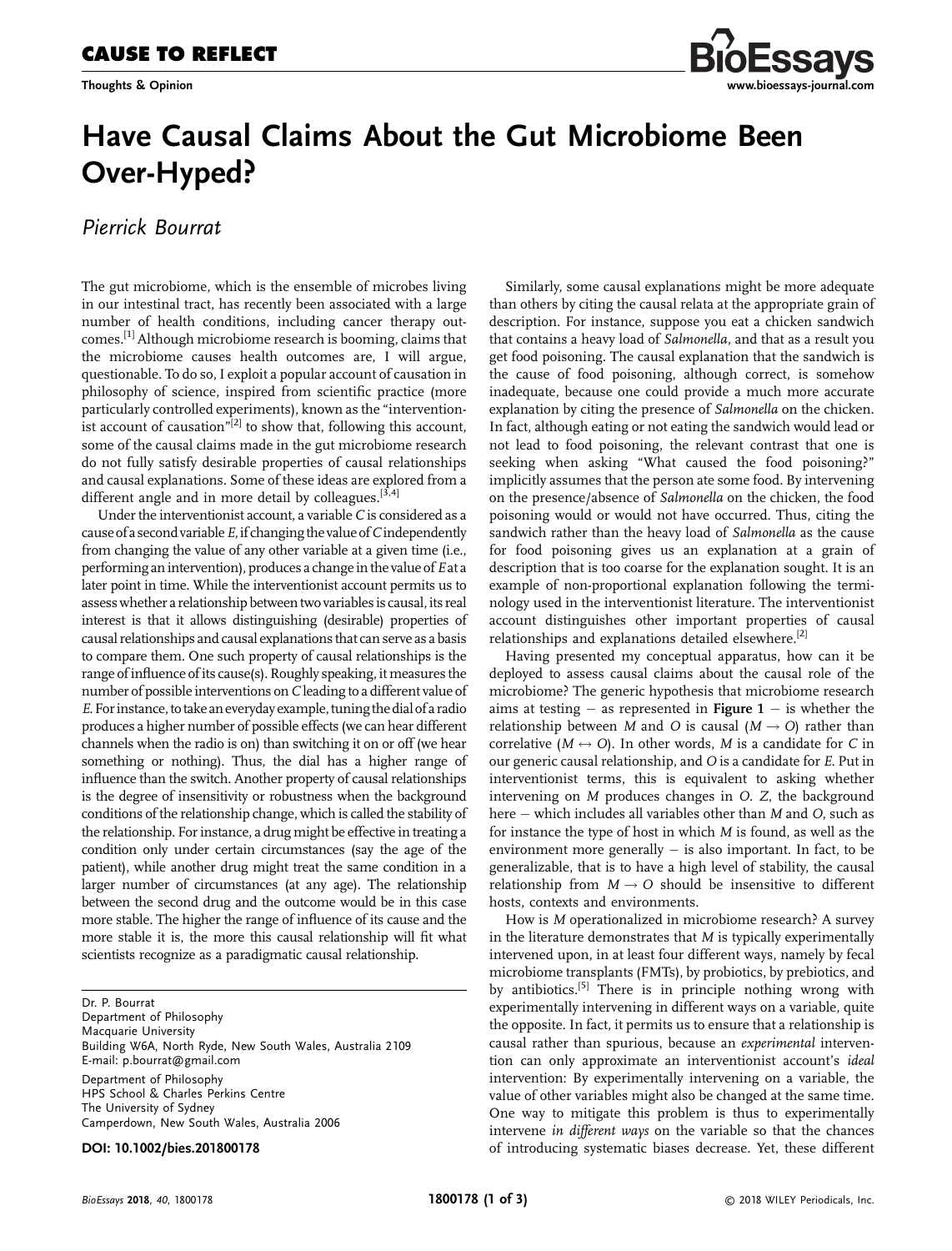



Figure 1. Causal diagram representing the possible associations between M (microbiome), O (health outcome), and Z (factors in the background of M and O). The generic hypothesis tested by microbiome research is whether the arrow between M and O is a causal one from M to O  $(M \rightarrow O)$ .

means to intervene on M point toward a fundamental problem: presuming that one can be confident that FMTs contain a representative sample of a human microbiome, probiotics only contain certain taxa which are supplemented to the microbiome of the host, while prebiotics favorize the proliferation of some targeted taxa and antibiotics selectively kill some of them.

Why is that a problem? These differences point to the fact that different health outcomes associated with interventions on the microbiome can be reached while these interventions, by means of probiotics, prebiotics, and antibiotics, concern only a few taxa. From there, the claim that the "microbiome" as a whole is a locus of causation for health outcomes is overblown. In fact, recall the non-proportional explanation of the chicken sandwich causing food poisoning when a better explanation is the presence of Salmonella on the chicken. I argue that the same sort of nonproportional explanation occurs when the microbiome is cited as an explanation for health outcomes, while in fact perhaps only a few taxa are causally involved in the relationship, namely the ones added by probiotics, favorized by prebiotics or eliminated by antibiotics. This idea is reinforced from recent evidence that the microbiome can be "edited" with precision  $-$  in other words intervened upon  $-$  by the oral administration of tungstate in mice with colitis induced in a number of ways, including by FMTs from human patients with inflammatory bowel disease.<sup>[6]</sup> The authors showed that tungstate can reduce colitis by selectively inhibiting metabolic pathways used by the Enterobacteriaceae family  $-$  the family to which Escherichia coli belongs - which are functional only during periods of inflammation. Other studies have shown that a handful  $-$  or even only a single taxon  $-$  might be responsible for treating other infections (one example is found in Ref. [4]).

The same sort of problem can be seen from a different perspective. The microbiome is often characterized as "dysbiotic" (e.g., Ref. [1,6]), that is as being in a state of "imbalance." There are several problems associated with the use of this term.[4] One of them is that it characterizes the microbiome at such a coarse level of description that a proportional explanation stemming from this description can itself only be a very coarse one. Assuming that "dysbiosis" does really cause a disease (such as inflammatory bowel disease), claim that M is a cause of disease can at best be regarded as an invitation to look for a finer explanation. By characterizing M as "normal" or "dysbiotic" and establishing a causal relationship from M to O at that level of description, one highlights a causal relationship with a very low range of influence, much less interesting than a causal relationship with a higher range of influence. The analogy with



the switch of the radio is useful here. In fact, in the radio example the "causal action" seems to occur more in the tuning of the dial than in switching the radio on or off. Similarly, more seems to be gained from decomposing M into sub-variables and intervening on these variables to see whether they bring about the same disease outcome rather than looking at M holistically. Here again, were it established that only a single or couple of taxa are involved in the disease outcome, the claim that the "microbiome" is the cause of disease, if not factually wrong, would be misleading because it would elicit the idea of the whole microbiome as the most fine-grained explanation possible for the outcome, when this is in fact an open empirical question.

Finally, given the high variability of the human gut microbiome composition, $^{[7]}$  as well as the high level of interaction between the microbes composing the microbiome, it is reasonable to question whether a strategy of "coarse-graining" that is providing a description that leaves out a part of the available information because it is irrelevant or redundant would be successful at characterizing our gut microbiome as a coarse-grained variable (M) for the purpose of explaining health outcomes. Coarse-graining methods have recently been proposed to treat the question of biological individuality (see for instance Ref. [8]). It is unclear however whether these methods, if applied to the gut microbiome, would lead to the conclusion that microbiomes can be described equivalently or nearly equivalently at a coarse level (the whole microbiome) rather than by specifying their taxonomic composition.

Do these considerations mean that causal claims about the whole microbiome are inescapably overblown? Not necessarily. Invoking the microbiome as a causal agent could yield proportional and interesting causal explanations if it were established that independent interventions on the different taxa of the microbiome lead to no difference in health outcomes, while interventions on whole microbiomes make lasting differences. This would indicate that a remarkable sort of interactions operates between the different taxa  $-$  one that produces synergistic effects that do not occur when a single taxon is manipulated at a time. In the current state of research, whether such microbiome-level synergistic effects exist beyond the fact that organisms developing without a microbiome do worse than those developing with one  $-$  and if they do whether the size of those effect is large, are both questionable. Note furthermore that to be regarded as paradigmatically causal, these relationships would have to produce similar outcomes in different contexts, or in other words  $-$  to use the interventionist  $terminology - to be causally stable. Here again whether this can$ be established is an open empirical question.

The claim that "the microbiome" is causally responsible for our health is an appealing one because it conveys the idea that a single purposeful agent might be tamed by simple interventions. The reality is much more complex. Rather, "the microbiome" is an umbrella term that regroups different sorts of entities in different contexts, all of which have to do with the microorganisms living in our guts. Although a holistic approach to the relationship between our gut microbes and health should not be rejected as a matter of principle, more should be done to establish whether an appeal to "the wholemicrobiome" in such contexts is both indispensable and well defined. Causal claims about the microbiome are to be related to those made about the holobiont (a host plus its microbes) as being